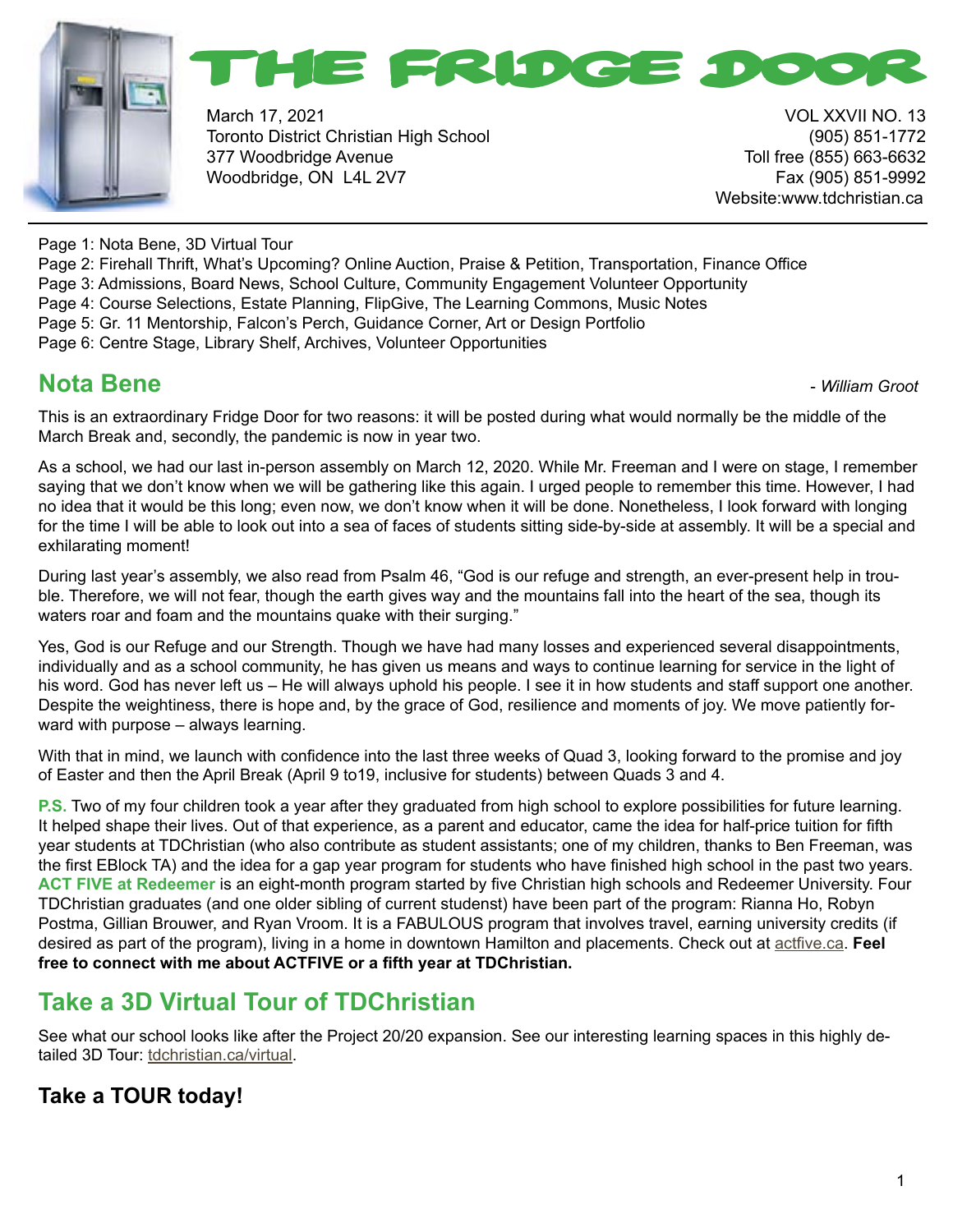## **Fire Hall Thrift Website Launch:** [firehallthrift.ca](http://firehallthrift.ca)*- P. Haffenden*



The Fire Hall Thrift website is now open for online shopping and curbside pickup. Over 300 items are for sale in many categories. New donations cannot be accepted at this time. Information on when you can donate and/or volunteer at Fire Hall Thrift will be announced on the website when we know the details. Have a look!

# **What's Upcoming at TDChristian?**

- **• March Holiday Monday**: Mon., Mar. 22. *No school. No buses will run.*
- **• New Members Meeting**: Thurs., Mar. 25 @ 7 pm. *Email elliott@tdchristian.ca to find out more or to sign up.*
- **• Good Friday**: Fri., April 2. *No school.*
- **• Easter Monday**: Mon., April 5. *No school.*
- **• Quad 3 Work Day**: Wed., Apr. 7. *No buses will run. Students use this day to complete Quad 3 work.*
- **• Final Day for Quad 3**: Thurs., Apr. 8. *All classes will run and some will have final evaluations.*
- **• April Break (replaces the March Break)**: Fri., Apr. 9 to Mon., Apr. 19. *Quadmester turnaround days are Fri., Apr. 9 and Mon., Apr. 19 so staff will be in on those days.*
- **• Drama Production "The 39 Steps" livestream**: Mon., Apr. 19 at 7 p.m.
- **• April 22:** Spring Annual Meeting (for Members and Parents/Guardians/Homestay Parents) and Launch of the Virtual Auction. We will celebrate Fran Joosse who will be retiring at the end of the school year.

## **TDChristian's Online Auction**



**Are you ready?** The countdown is on! TDChristian's Amazing Online Auction starts Monday, April 22 on TDChristian's website. Support the school by bidding on dozens of items in all kinds of categories. Start working on your bidding strategies ... more details are coming soon!

### **Praise & Petition** *- E. Dengerink/M. Laswick*

We have been living through the pandemic for a year. At the beginning of March Break 2020, we had no idea that our lives would be turned upside down for this long. Please pray for patience, endurance and hope as we continue to battle Covid.

This week there are a number of students and teachers who had to switch to remote learning as one of our students tested positive for the coronavirus. It is very challenging to switch from in-school to remote learning and then back again, especially if one is perfectly healthy but has to stay home to follow the safety protocols. We are thankful for all the negative cases that have been reported and that there are no further new cases. We pray for good health for all students and teachers.

A part of community is sharing the difficulties and concerns of our lives. Many of us have secret sorrows that we dare not express to others. We pray for families that are experiencing turmoil, loss, and pain that is hidden from view.

We praise God that our numbers are growing for next year's Grade 9 class and that new international students from Nigeria, Korea, and China, are excited to join TDChristian in the fall of 2021.

## **Transportation** - *J. Dykxhoorn*

Buses continue to run well and on time. One bus did not run this week due to Covid protocols, but we are thankful for no additional positive tests. This is a great example of why following mask and seating protocols is important, and students are encouraged to keep up the good work! Don't forget to thank your bus drivers.

# **From the Finance Office** *- M. Rosie*

All tax receipts for 2020 were mailed by Canada Post in mid February to donors, parents, and guardians.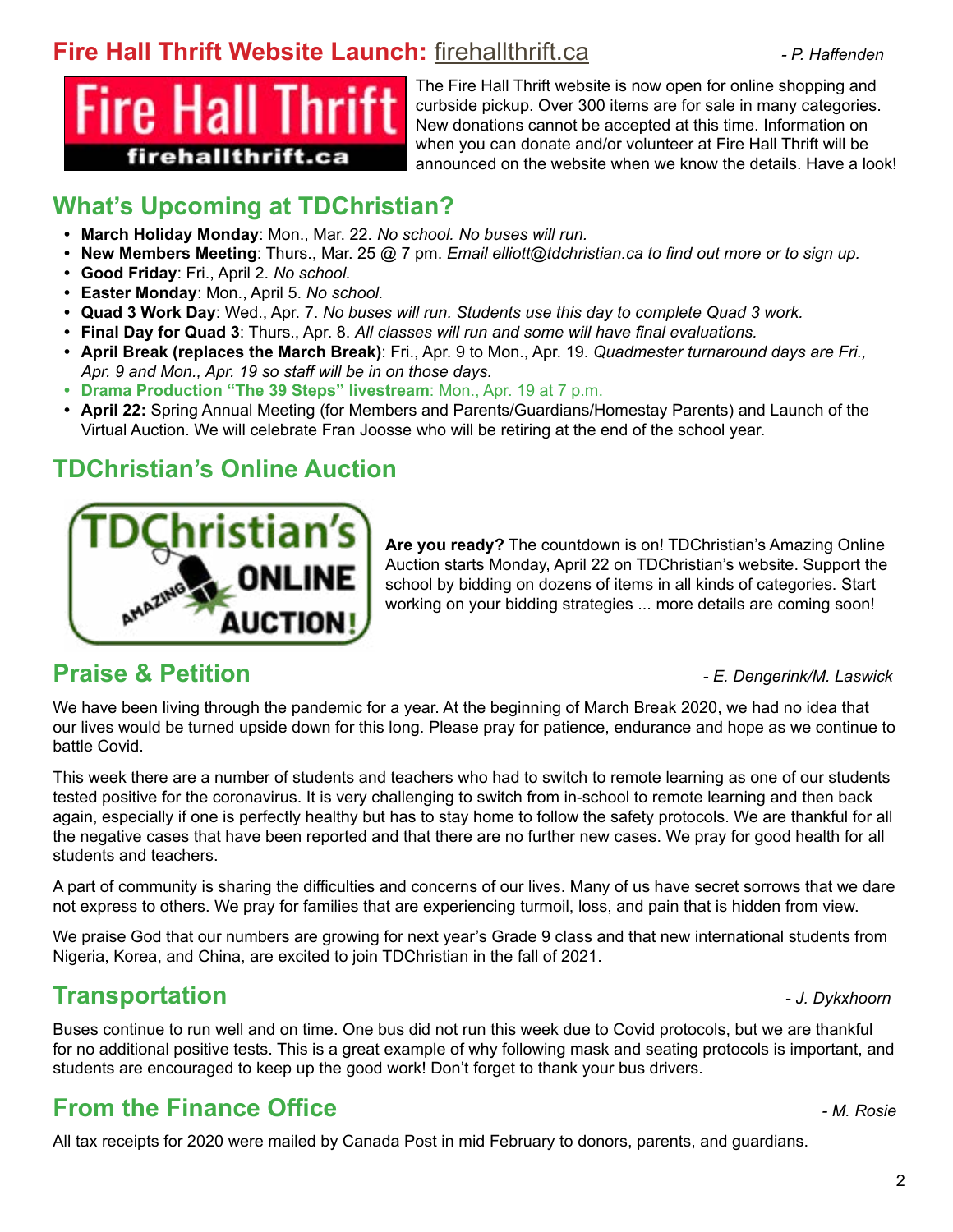#### **Admissions** *- P. Schuurman*

Dear Families with Grade 8 children:

We have been busy these last few weeks accepting new registrations in all grades. If you have not already done so, families with students who are planning to attend TDChristian starting in September 2021 should sign up using SchoolAdmin found [here](https://tdchristian.schooladmin.ca/users/sign_in) (or use the instructions below). We are starting to organize our year ahead, and the more information we have, the better. Thank you, in advance!

Go to "Student Admissions" on our website: [www.tdchristian.ca/studentadmissions](http://www.tdchristian.ca/studentadmissions) then click on "Admissions Application" and you will be launched to a new screen to begin the process. If you have any questions at all, please let Patty Schuurman know at [schuurman@tdchristian.ca.](mailto:schuurman%40tdchristian.ca?subject=) TD is the place to be!

*Please note that current students do NOT need to register on SchoolAdmin as tuition forms will be sent in the spring so that you can re-enroll your child at that time.*

**Board Matters** *- Nicky Laxton-Ward, Board Member*

Alongside our executive functions, another important role of our board is to care for staff, students and community members. As a board we pray for the various needs of those within the school. As well, we strive to reach out with compassion to those who are suffering, and in celebration with those marking significant life transitions. We honour years served by staff, as well as births, marriages, and transitions to new employment. We grieve deaths of staff and student family members, and seek to support those who are sick. Please do reach out to us with your requests, as it is our honour to stand in prayer with you.

# **School Culture -** *J. Dykxhoorn***</del>**

We continue to try to strike the right balance between safety and building community at school. One way we have tried to do this lately at school is through a student-led event called March Madness. Students compete within their cohorts in a series of events like an escape room, bingo, and cookie decorating.

Thanks to an awesome crew of Grade 11 students who spent hours of their personal time to make this event possible and the many families who baked delicious cookies!

"Good Morning, TDChristian!" ran a new episode on Tuesday morning. Check it out on our Youtube channel, TDCHWoodbridge. It's a great way to see some of the things happening, highlighting students learning at school and remotely. Well done, Comm Tech class!

# **Community Engagement Volunteer Opportunity!** *L. Fernhout*

We are looking for volunteers to be an Ambassador in their church for TDChristian!

**Objective**: To support churches with information and tools that will keep people informed about TDChristian and its mission.

#### **Role and Responsibilities**:

- Provide Information folders to church leadership and church members. Put us in touch with anyone who may be interested in knowing more about TDChristian.
- Deliver our @TD newsletters and Annual Report Cards to your church for member mailboxes or Information Centre.
- Advocate to deacons or church leadership for financial support through offerings.
- Support TDChristian in providing your church with Bulletin and other Announcements.

#### **Ways that we thank ambassadors**:

- TDChristian Church Ambassadors who are TDChristian parents or guardians will receive ONE hour per month for 12 months (starting May 1 with hours counting towards the 2021-22 school year). They will be required to fill out a questionnaire/ checklist each month. This helps us know what's being done within the church to help fulfill the objective and so we can support ambassadors in their role.
- They will receive TDChristian apparel!

You can even earn ONE volunteer hour for this school year for April. Get started now. If you are ready to sign up or you have more questions, please contact Leanne Fernhout at [fernhout@tdchristian.ca](mailto:fernhout%40tdchristian.ca?subject=) or call (905) 965-6733.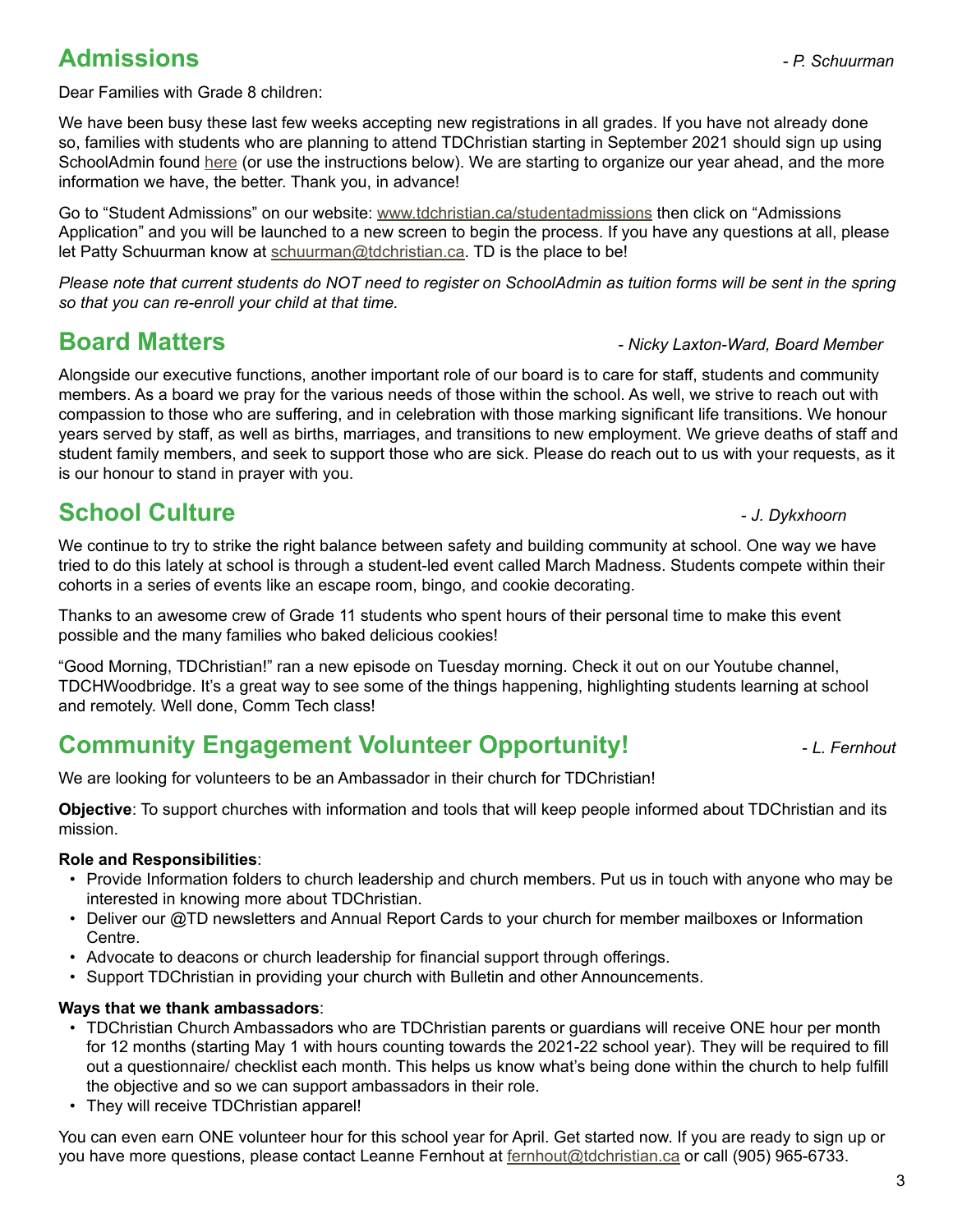# **Course Selections** *- M. Heinbuch*

## **Estate Planning Seminar** *- Leanne Fernhout, Community Engagement Manager*

What a fantastic turnout! Approximately 60 households attended the virtual Estate Planning Seminar hosted by Christian School Foundation and presented by Christian Stewardship Services on March 9. If you missed this event but are still interested, check upcoming seminars on the CSS website at [www.csservices.ca](http://www.csservices.ca)

If you wish to have a full review of your Personal Will and Estate you can book a time with Christian Stewardship Services using https://calendly.com/csservices-marinusk. If you simply want to discuss a few questions you can choose a 15 minute "Discovery Call" and take that hard first step! There is NO cost to you for any of these services. For more information, contact Marinus Koole at [marinusk@csservices.ca](mailto:marinusk%40csservices.ca?subject=).

#### **FlipGive** *- Leanne Fernhout, Community Engagement Manager*

**Tip of the week**: FlipGive is running a 'Bonus Give Event' until March 21. Earn up to 2x more with certain brands like Tim Horton's, Sobey's, Freshco and more. The Esso Fuel Discount card that usually earns 30% is now 35%!

If you've already signed up but haven't made a purchase yet, there's still plenty of time! You have until April 30 to earn volunteer hours for this school year. Every \$20 in earnings is ONE parent/guardian volunteer hour.

#### **Here are the steps to participate**:

1. Install the FlipGive app on your mobile device (or access from your computer).

2. Sign up with this link/code: 6KGYX6 at <https://www.flipgive.com/teams/join>

3. Make all your purchases through FlipGive (online or gift cards for in-store).

4. TDChristian will take care of the rest and track your hours based on earnings.

Questions? Send an Edsby message to the contact person in your area:

Georgetown/Halton Hills/Milton: Susan VanDenHoek Brampton South: Johanna DeGier Richmond Hill/Markham: Alla Pereboeva Bradford/Holland Marsh/Newmarket: Maureen Lawson Orangeville/Caledon: Sondra Burton Toronto/Rexdale/Etobicoke: Mary Fantilli

Not on Edsby? Send an email to [passwords@tdchristian.ca](mailto:passwords%40tdchristian.ca?subject=) requesting access. Contact Leanne Fernhout at [fernhout@tdchristian.ca](mailto:fernhout%40tdchristian.ca?subject=) to become a FlipGive contact for Brampton North, Mississauga/Oakville, Nobleton/ Kleinburg/King, Vaughan/Woodbridge, or Willowdale.

# **The Learning Commons** *- M. Jaworski*

If you need learning support or simply want a quiet place to study, come to homework club! It runs every week from Monday to Thursday from 1:45 to 3:15 p.m. in the Learning Commons. Virtual homework club is also available for students learning at home. It runs on Tuesdays and Thursdays from 1:45 to 3:15 p.m. Simply click on the link in the Edsby announcements to access support. We hope to see you there!

# **Music Notes** *- K. Hayward*

Have you considered preparing something for your church congregation? Students who are working towards that next conservatory level are also challenged to share the fruits of their talents. We want to hear from you!

As we work our way through Quad 3, students are encouraged to find ways to share their music with the community. Music for assemblies is most welcome. Contact Mr. Dykxhoorn or Mr. Hayward.

Send any other questions you have to Mr. Hayward at [hayward@tdchristian.ca](mailto:hayward%40tdchristian.ca?subject=).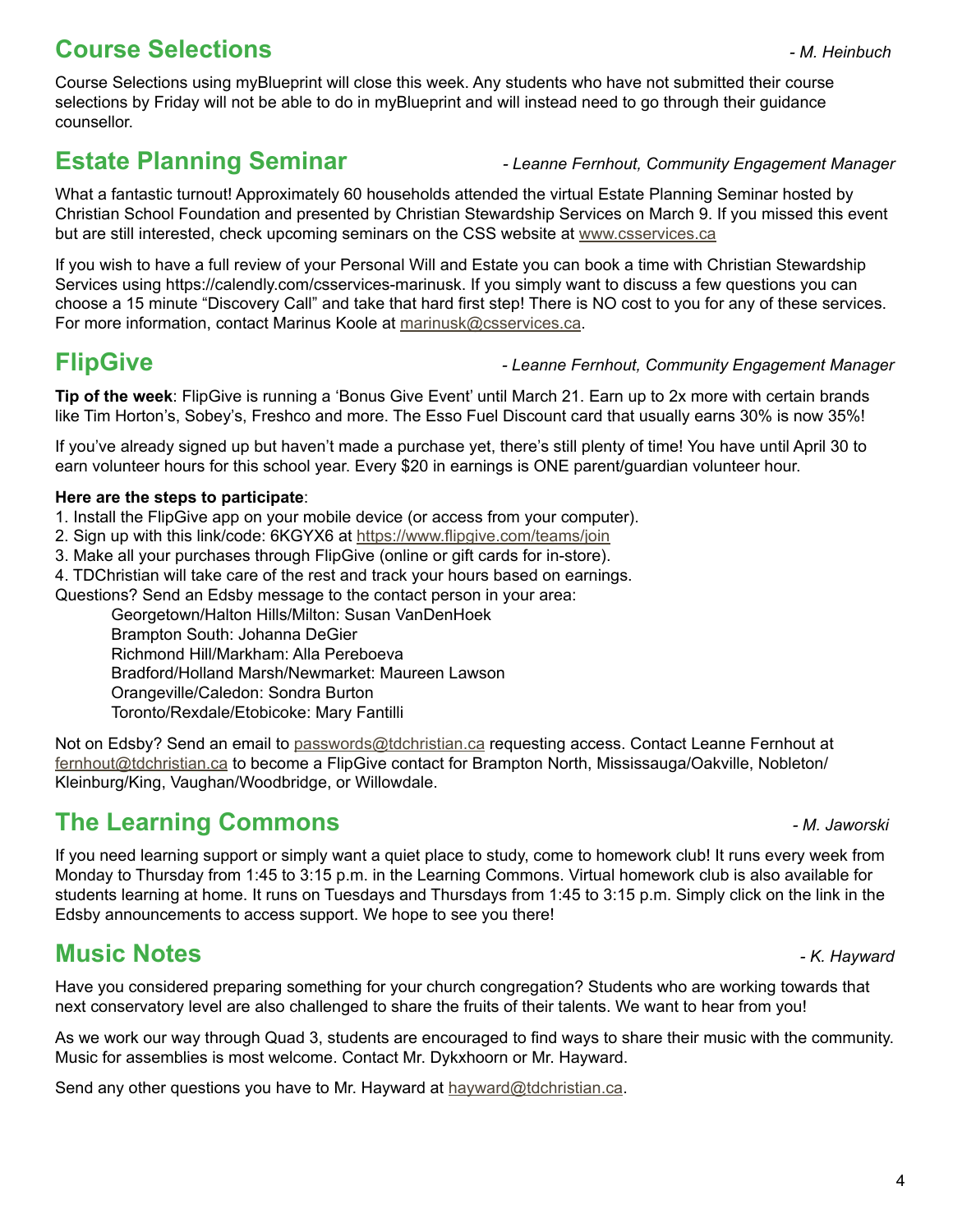# **Grade 11 Mentorship** *- S. Van Eerden*

Because of the pandemic, Mentorship is looking a little bit different this year. First and foremost, it is connected to English and New Testament classes more directly, so only students in those courses are doing Mentorship right now.

Secondly, it only requires a five hour placement, and the hope is that this can be completed in one day, either online or in person, depending where we are at that time.

In discussion with the students, we have recommended either Monday, March 8, March 15, or March 22. No new projects or work will be given on any of these days.

The entire project is due on Tues., Apr. 6, which is the second last day of Quad 3. The details of Mentorship can be found on Edsby in the English class library. Feel free to contact Mr. Van Eerden directly with any questions that arise.

NOTE: If you are in English and New Testament classes next for Quadmester 4, you have been sent an Edsby message with the assignment so you know what is required of you in case you want to do it during the April Break. Although there will be more days offered to do Mentorship during the quadmester, it might save some stress at the end of the school year to get it done in advance.

## **Falcon's Perch** *- C. Hoving*

We are thankful for the tease of warmer weather last week and we are hoping we are trending back in that direction. It was great to see students and staff outside during breaks, class times, and lunches getting time outside. My continued encouragement is that you take advantage warmer days to be outdoors. Use evenings and weekends to be active and reset.

Over 50 students and staff have taken part in the Ping Pong Tournament (Recreational and Competitive divisions). Winners will be determined next week!

# **Guidance Corner** *- E. Dengerink*

Universities are beginning to announce their plans for Fall 2021. Many are planning for on-campus learning! Check the websites of the schools you are interested in for more information. This may be a key factor in your decision making!

**March Virtual Tours for University and Colleges**: March is a great time to visit the universities and colleges. Signup for a virtual tour or attend an Open House. Students don't have to be in grade 12 to go on a tour – plan ahead and check them out! Information is available on the schools' websites.

**Trent University** is offering in-person tours of their campuses. You must book a date and time prior to going. For more information click [here.](http://https://www.trentu.ca/futurestudents/undergraduate/explore-trent-virtually)

**University of Guelph Interaction Conference**: This two-day conference on April 28 and 29 is for university-bound grade 10 and 11 students. It is an opportunity to discover the University of Guelph community and to learn more about academic disciplines! Registration details available very soon. Check admission.uoguelph.ca/events.

**Grade 11 Students**: Spring is when Mrs. Dengerink and Mrs. Van Schepen meet with Grade 11 students to discuss their future plans. You may meet in person or via Zoom. Please check your Edsby messages to find out when a meeting with your counsellor will be scheduled; or better yet, request a meeting with your counsellor first.

**Summer School information** for local Public and Catholic School Boards will be available in the next few weeks. You can already check out what the Peel District School Board is offering by clicking [here.](https://www.peelschools.org/ADULTEDUCATION/SUMMERSCHOOL/Pages/default.aspx) Students can take a course to recover a credit or to take a new course. You must check with Mrs. Dengerink prior to signing up! TDChristian does not offer a summer school program.

# **Art or Design Portfolios** *- C. Sanita*

Interested in creating an art or design portfolio? Interested in a future career related to art? Do you have artistic talent and want to begin sharing that with the world? Introducing Portfolio Sessions with Ms. Sanita after school in Room 17 every Wednesday until 3 p.m. You can get help with creative direction or opportunities to improve on the use of different mediums and techniques when it comes to your art and design work. You'll learn how to put together collections of art, create websites to start displaying your work and guidance about participating in exhibitions both local and abroad. See you then!